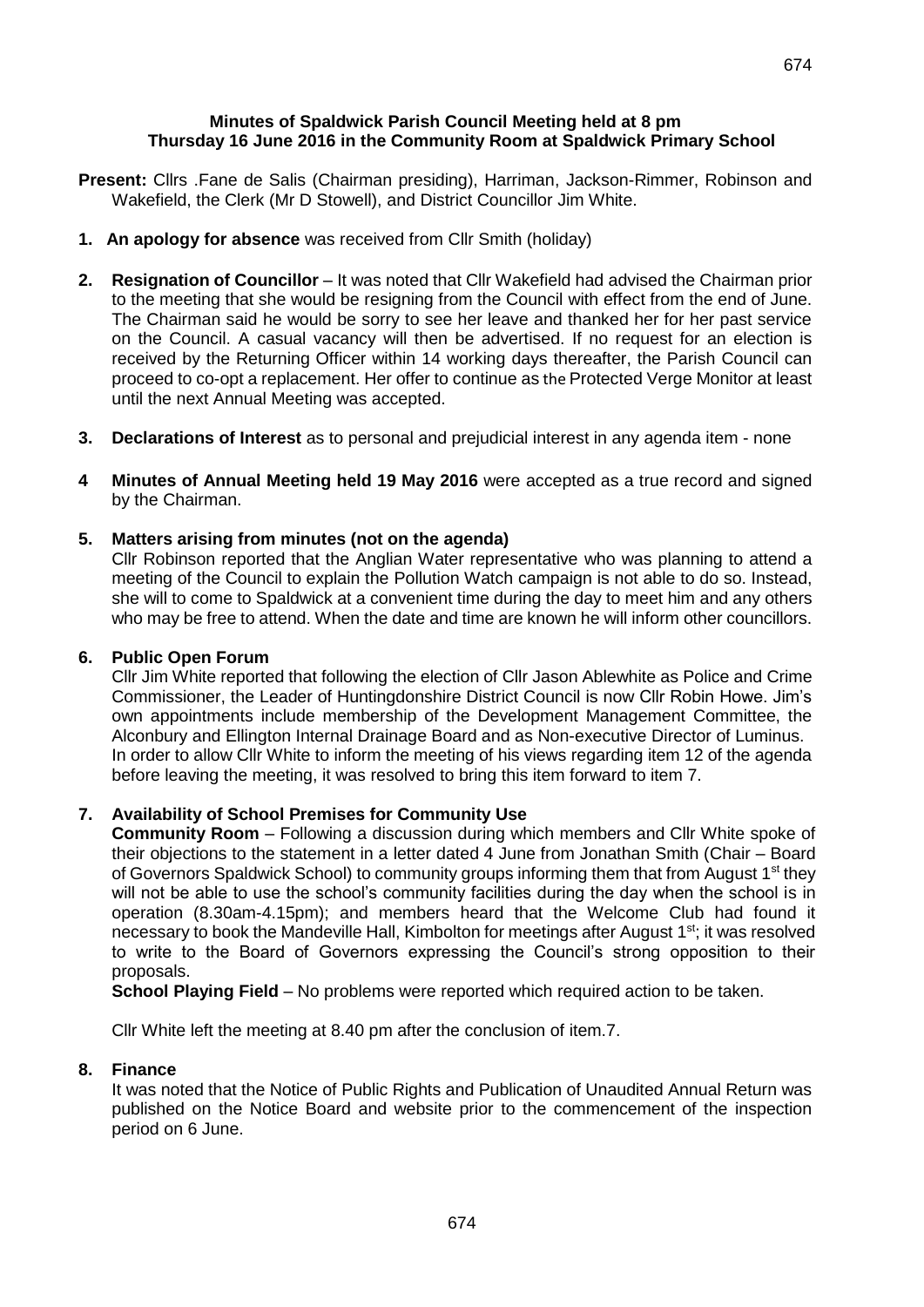It was noted that the Declaration of Compliance with the Pensions Auto-Enrolment Regulations was submitted to the Regulator on 9 June, thus meeting the deadline of 30 June 2016.

It was noted that a payment of £498.13 had been received from CCC for grass cutting in 2016. **The following payments were approved**

100661 F D Stowell, Salary- April to June, £382.84 100662 HMRC, PAYE, £95.60

# **9. Planning**

#### **The following planning applications received for consultation were considered. It was resolved to forward comments to HDC as indicated below 16/01035/HHFUL, 33 Thrapston Road**

1) Extension to Rear LH of property. 2) Extension to RH side of property, including a garage. 3) Porch to front of property. 4) Oak coloured softwood cladding to Front, Rear and sides.

5) Off White Render to Front Rear and sides – **No objection. Recommend approval 16/01050/HHFUL, 39 Stow Road**

Single storey extension to the rear of the property, open plan living to include a kitchen. Loft conversion of kitchen loft to a bedroom/study, including a dormer window to the rear and Velux window to the front. Loft conversion of main loft to master bedroom suite, including a bathroom & Velux windows to front and rear – **No objection. Recommend approval**

# **16/01139/TREE, Old Rectory, Pound Close**

T2 Lime: Re-pollard to historic pollard heads. Poor specimen supressed by mature limes adjacent to it – **No objection**

#### **16/01100/FUL, 12 High Street**

Change of use of ground floor area from commercial/retail to private domestic use – **No objection**

# **The following developments regarding a previous application were noted:**

### **16/00837FUL, 2 dwellings, Long Lane**

The site layout plan has been amended to include the access from High Street via Long Lane within the application site; to alter the entrance to the dwellings from Long Lane by increasing the clearance with the tree immediately to its south; and to provide details of the proposed Long Lane / High Street junction.

The HDC Conservation Officer has recommended that the application is rejected as the principle, design and layout are unsympathetic to the character and appearance of this part of the Conservation Area, although she considers that the proposed dwellings and the road works as now proposed would not harm the settings of any listed buildings. She is of the opinion that the advantage to path users of surfacing the north end of Long Lane, and to the street scene of tidying up the muddy surface would not outweigh the harm caused by the surfacing to the rural character of the Conservation Area.

The Planning Case Officer is considering whether to re-consult on the amended application.

## **To note applications determined by the Local Planning Authority (if any)** – none

**16/01053/TRCA,** T1 Oak: Reduce crown from building to give >2metres clearance. Maintenance T7 Yew: Raise crown to 3 metres. To allow light to understorey and improve appearance**. Decision** – HDC do not intend to recommend the tree(s) be protected by a Tree Preservation Order and therefore the applicant is free to proceed with the work.

## **10. Assets – Provision / Maintenance**

## **The following updates were noted**

**Replacement of Playground safety surface** - work had been planned to start today, a revised date is now awaited.

**Climbing frame steps** - Order placed. Proposed date for the work is awaited.

**Application for grant from Transparency Fund** – A bid has been submitted for a laptop £292, scanner £60 and software £100. Response expected 24 June. It was noted that the sum quoted for a scanner would cover an all-in-one printer/scanner, but printers are specifically excluded from the scheme.